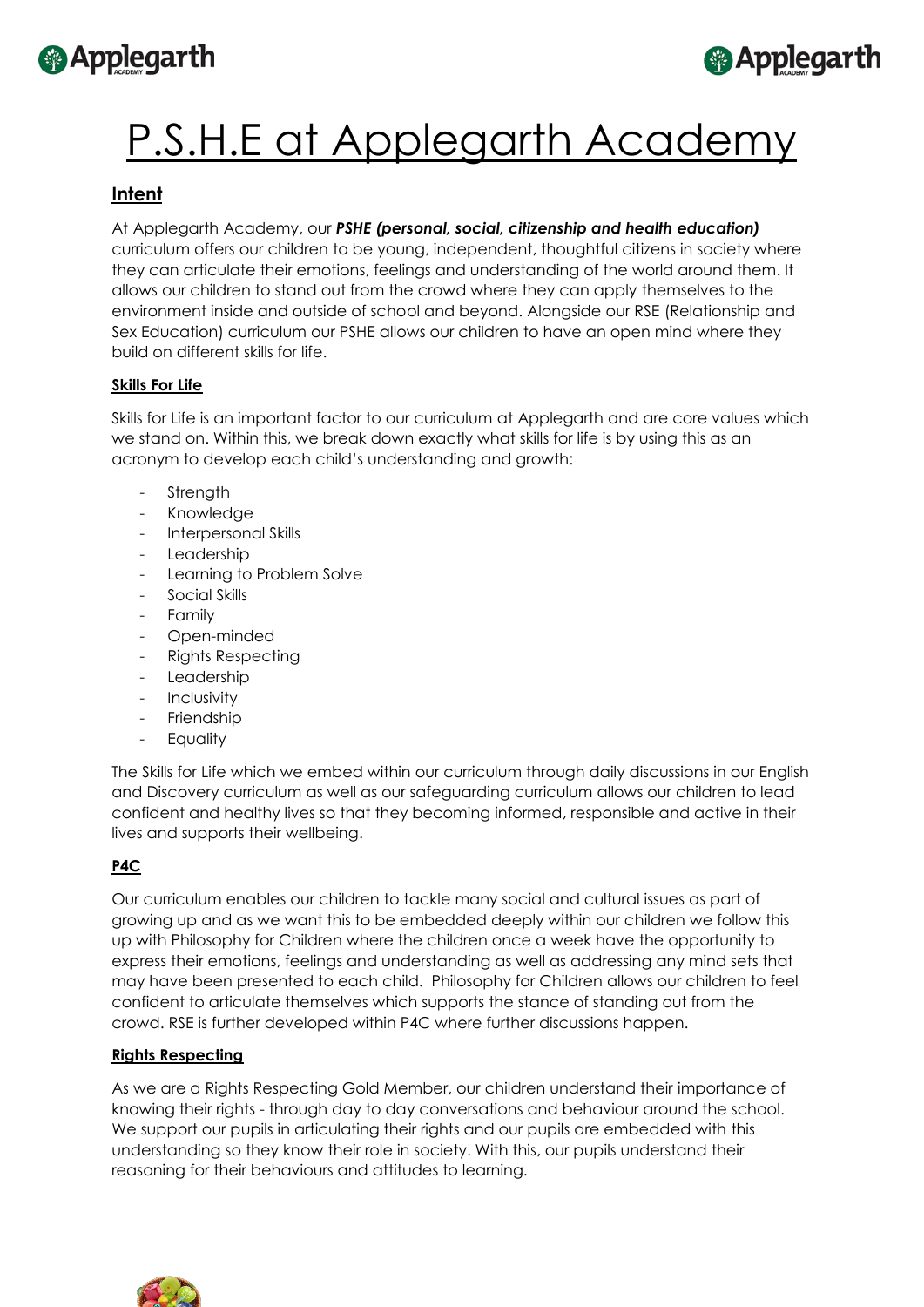# **<sup><sup>3</sup>** Applegarth</sup>



# **PUPAC**

As well as having core values that we have as a school, we also embed values which we believe and follow as a trust. Each academy follows the PUPAC (Postitivity, Urgency, Passion Aspiration and Commitment to Anti-Racism) values. This is promoted through our learning where each child has the opportunity to move up on our behaviour chart where if they meet platinum they can be rewarded. Commitment to Anti-racism is a new value which we believe is important for us as a school as it ensures that we are supporting our pupils with the current affairs in the world around them.

# **Thrive**

*Article 13 (freedom of expression) every child must be free to express their thoughts and opinions and to access all kinds of information, as long as it is within the law.*

To ensure that our pupils are all rounded individuals as a school we understand that there may be some emotional barriers which may impact on their learning. We believe that all behaviour is communication and communication needs to be understood and supported. We ensure that children are given the right to share their feelings and emotions. We offer Thrive to our pupils where they can have 1:1 or group sessions with a thrive practitioner to help those barriers to be addressed. As a whole school, we assess each child to ensure that they meet age related social and emotional developmental skills. This allows us as a team to provide support where needed.

Our children understand their worth in society and the importance in playing their role to the wider community and their day to day school life.

| <b>Personal Development at Applegarth</b> |                                    |  |
|-------------------------------------------|------------------------------------|--|
| <b>Protective Apple Basket</b>            | Safeguarding/RSE Curriculum        |  |
| Square Apple                              | <b>PUPAC (Anti-Racism Roadmap)</b> |  |
| <b>Fairtrade Apple</b>                    | <b>RRS</b>                         |  |
| <b>Happy Apple</b>                        | <b>Thrive</b>                      |  |
| <b>Collaborative Apple</b>                | <b>Our Applegarth Experiences</b>  |  |
| Global Apple                              | P4C                                |  |
| <b>Time-Telling Apple</b>                 | <b>PUPAC (Urgency)</b>             |  |

# **Implementation**

We ensure that our Personal Development at Applegarth is met by ensuring that our Applegarth Apples Approach is met throughout curriculum and day to day life in school.

**Our Protective Apple** is our safeguarding apple. Here, the children across the school in Key Stage 1 and 2 have weekly lessons on understanding what safeguarding means which is linked to our skills for life. We look at a word a week and unpick what that means to keeping ourselves safe in and

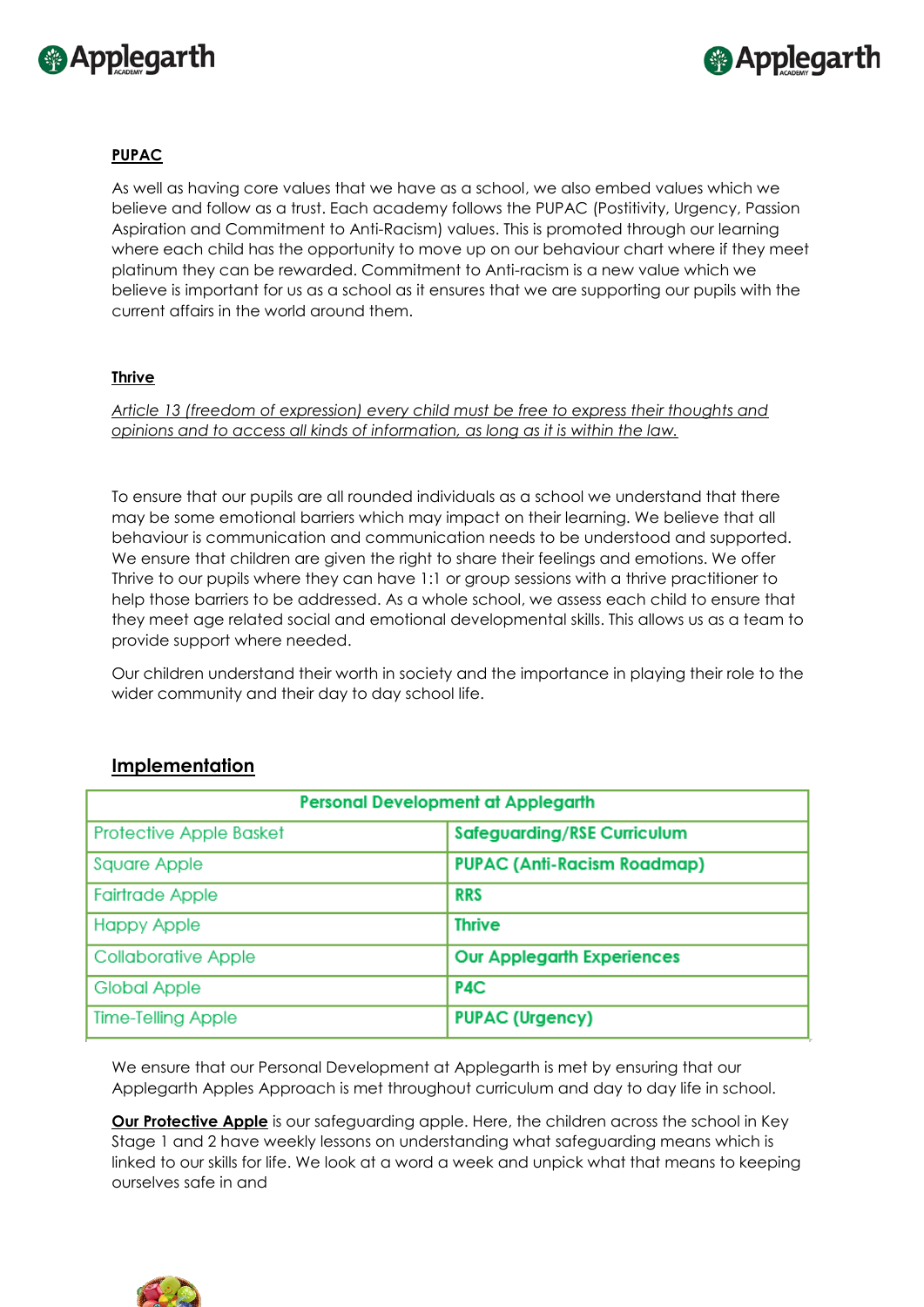





**Our Square Apple** is where we celebrate the diversity and unique identity of our community which we embed across our school throughout our day to day learning. In our English and Discovery lessons, the children are learning, discussing and building on their understanding of the diversity and inclusivity of the world around them. In our PUPAC values C stands for Commitment to Anti-Racism. Within our weekly P4C lessons, the children are given the opportunity depending on the session to discuss sensitive subjects linked to racism to build on their resilience and long term memory. In our skills for life curriculum, we look at an influential person or scenario and learn

| The Owl Who was<br><b>Afraid of the Dark</b><br><b>Recount</b>                                                                                                                                                                                                                                                                                                                                                                                                                           | The Owl Who was<br>Afraid of the Dark<br>Newspaper                                                                                                                                                                                                                                                                                                                                                                                                                                        | <b>Grace and Family</b><br><b>Narrative</b>                                                                                                                                                                                                                                                                                         | <b>Making the Past</b><br>into Presents<br><b>Instructions</b>                                                                                                                                                                                                         |  |
|------------------------------------------------------------------------------------------------------------------------------------------------------------------------------------------------------------------------------------------------------------------------------------------------------------------------------------------------------------------------------------------------------------------------------------------------------------------------------------------|-------------------------------------------------------------------------------------------------------------------------------------------------------------------------------------------------------------------------------------------------------------------------------------------------------------------------------------------------------------------------------------------------------------------------------------------------------------------------------------------|-------------------------------------------------------------------------------------------------------------------------------------------------------------------------------------------------------------------------------------------------------------------------------------------------------------------------------------|------------------------------------------------------------------------------------------------------------------------------------------------------------------------------------------------------------------------------------------------------------------------|--|
| With your class,<br>discuss different<br>people who may<br>have barriers in<br>their life and how<br>they may overcome.<br>You may show some<br>inspirational people<br>of people<br>overcoming their<br>barriers and how<br>they are included.<br>The text highlights<br>the importance of<br>resilience when<br>trying to overcome<br>barriers in life. It<br>also presents the<br>concept that<br>different people<br>have different, but<br>absolutely valid,<br>nerspectives on the | With your class,<br>discuss different<br>people who may<br>have barriers in<br>their life and how.<br>they may overcome.<br>You may show some<br>inspirational people<br>of people<br>overcoming their<br>barriers and how<br>they are included.<br>The text highlights<br>the importance of<br>resilience when<br>trying to overcome<br>barriers in life. It<br>also presents the<br>concept that<br>different people<br>have different, but<br>absolutely valid,<br>nersnectives on the | Discuss with your<br>class her race and<br>where you think<br>Grace maybe from.<br>You can discuss<br>where Gambia is<br>and what the<br>culture is like there.<br>Diversity, equality<br>and inclusion are all<br>celebrated here as<br>Grace visits The<br>Gambia and comes<br>to understand and<br>value her extended<br>family. | This book it<br>discusses artefacts<br>from the Romans.<br>Greeks and<br><b>Egyptians. The</b><br>objects that are<br>discussed are used<br>to inspire the<br>readers. You can<br>discuss diversity<br>with your class and<br>different cultures<br>and their history. |  |

about how the person or scenario has impacted our society. We have weekly celebration assembly where we celebrate a member of each class for meeting our PUPAC values and the children have the opportunity to share an amazing achievement they have participated in or been a part of outside of school.

**Our Fairtrade Apple** is where the children learn about their rights. Within our safeguarding curriculum and our P4C lessons, we continuously discuss the importance of our rights and our discussions are always centred on an article from the United Nations Charter. In our weekly Pupil Parliament assemblies, which the children lead there is a right of the week where the children encourage their peers to follow that right of the week. If a child reaches the top of the behaviour chart, they explain the right of the week to their class teacher and a member

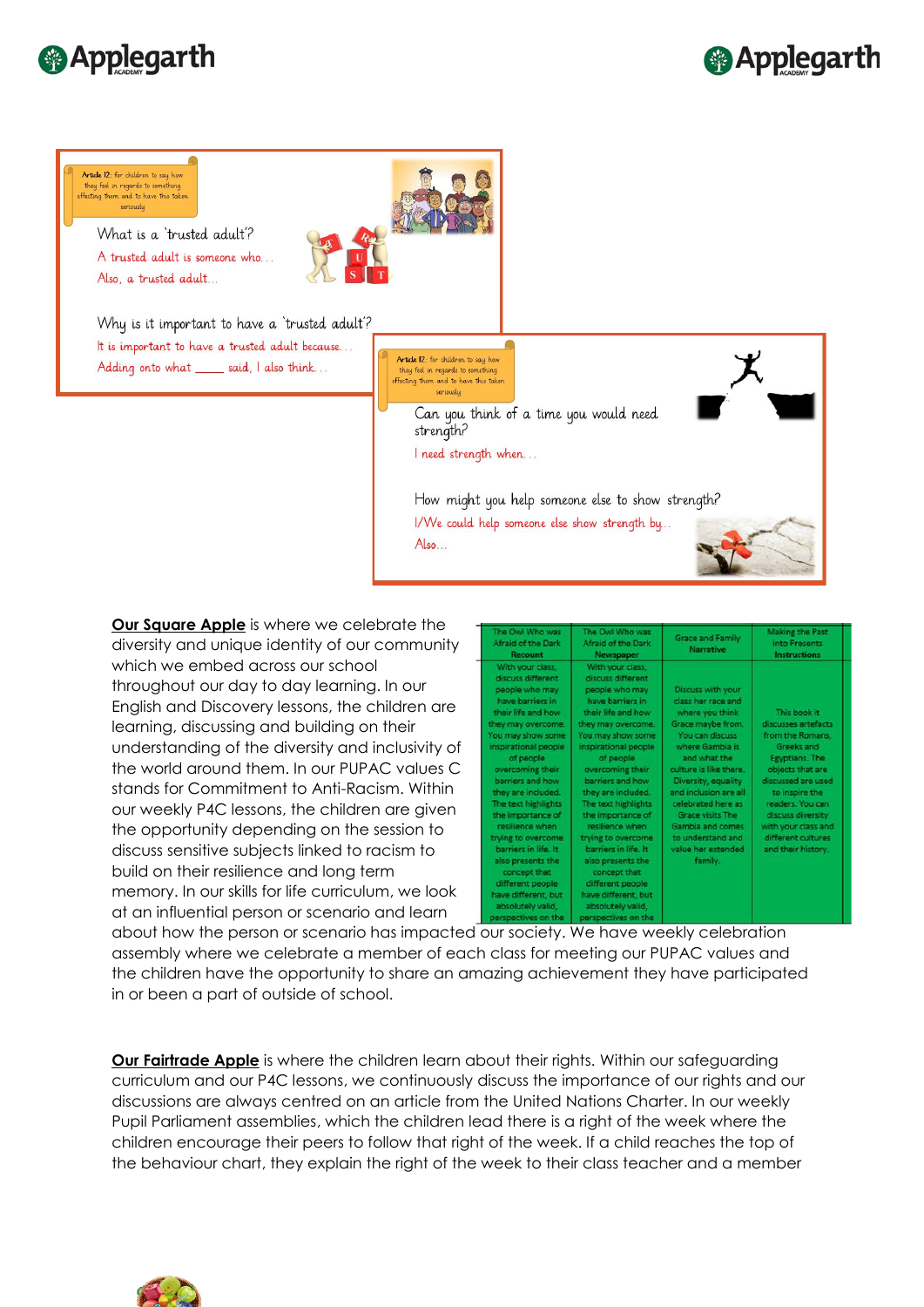



of the senior leadership team. Throughout our discussions, we as staff and children articulate the different rights so it is within our daily conversations and learning.

**Our Happy Apple** is where the mental wellbeing and health of the children is important. There is always a time to care when it comes to our children at Applegarth. Each week in our P4C lessons, the children are given the opportunity to voice their opinions and have their say on different topics that we discuss. As well as this, the children are assessed through our Thrive programme if they meet age related social and emotional developmental skills. If a child needs further support, the children are given the opportunity to go to Apple Tree House which situated at the side of the school to complete different activities to support their barriers. Some of the activities are art therapy which allow the children to express their feelings; Sports activity; music therapy; special time; cooking to support basic life skills; learning resilience; communicating effectively. This is supported with parental permission to attend so we are working as a team with families. Families support us with what is happening at home and developmental growth.

**Our Collaborative Apple** is where we learn collaboratively across our curriculum. Communication, Collaboration and Standing out from the crowd are part of our key drivers where we want the children to leave at the end of Key Stage 2 having these fundamental core drivers embedded in their lives. The children throughout each subject are promoted to collaborate during their learning day to day. To develop and promote this the children have the opportunity articulate themselves within the P4C lessons where we have a variety of different discussions but the children also are given sentence stems within each lesson to support their articulation of the learning and are supported on our communicate effectively. In addition to this, the children are given different experiences within the curriculum such school trips which hook the children into their learning on different topics they study each half term or outside of school events such as our sports events, Winter Wonder Land and our Applegarth Awards ceremony which is held outside of school.

**Our Global Apple** is where we develop our children to be caring and global citizens. The children develop the responsibility to take ownership of their learning and understanding around the school. Through their attitudes to learning and their willingness to come to school, the children continue to build on and exercise what it. In each of our lessons, the children are promoted to show academic excellence through their collaborative learning but also how they behave around the school. In our P4C lessons, we have continuous discussions on what excellence looks like and we address any issues, which may arise in the week, and how we can problem solve this moving forward. The children are proactive and creative when it comes to being a global citizen and this is what helps our pupils to be well rounded.

**Our Time-Telling Apple** is where our pupils have the opportunities to learn from the past but also commit to the present and aspire to the future through urgency. In our English, Discover and Safeguarding curriculum, we discuss many influential people and time periods of the past and how it has affected our lives today. The children build on their long-term memory so they are informed of the world around them. As well as this, the children are given various experiences and opportunities to commit to the present within their learning. In our Discovery topics, the children take part in a hook, which gives them a different understanding to the topic they are learning. Our Year 6 children attend PGL to learn team building skills and activities they would not have taken part in before. This prepares our pupils for secondary school when they take on new subjects and meet new peers. Royal Russell & Croydon High School are independent secondary schools which supports our pupils to develop the love of music, art and sports as well as their academic studies.

# **Impact**